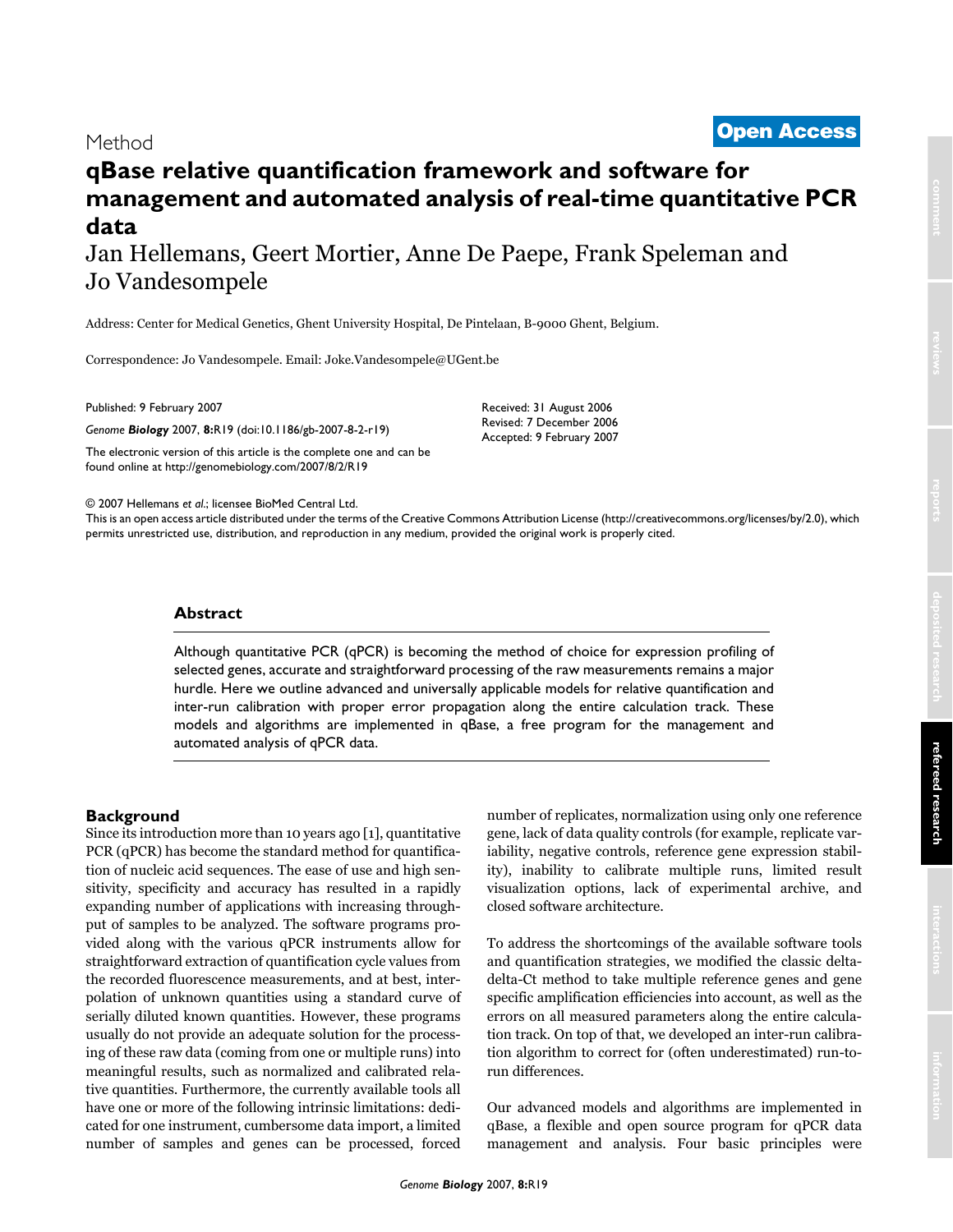followed during development of the program: the use of correct models and formulas for quantification and error propagation, inclusion of data quality control where required, automation of the workflow as much as possible while retaining flexibility, and user friendliness of operation. Our quantification framework and software fit exactly in current thinking that places emphasis on getting every step of a realtime PCR assay right (such as RNA quality assessment, appropriate reverse transcription, selection of a proper normalization strategy, and so on [2]), especially if small differences between samples need to be reliably demonstrated. In this entire workflow, data analysis is an important last step.

## **Results and discussion**

# **Determination of the error on estimated amplification efficiencies**

qBase employs a proven, advanced and universally applicable relative quantification model. An important underlying assumption is that PCR efficiency is assay dependent and sample independent. While this may not be true in every experimental situation, there is currently no consensus on how sample specific PCR efficiencies should be calculated and used for robust quantification. Most evaluation studies attribute a lack of precision to these sample specific efficiency estimation methods. Hence, the gold standard is still the use of a PCR efficiency estimated by a serial dilution series (preferably of pooled cDNA samples, to mimic as much as possible the actual samples to be measured), at least if one aims at accurate and precise quantification. Sample specific PCR efficiency estimation has its usefulness, but currently only for outlier detection [3-5].

Calculation of relative quantities from quantification cycle values requires knowledge of the amplification efficiency of the PCR. As stated above, amplicon specific amplification efficiencies are preferably determined using linear regression (formulas 1 and 5 in Materials and methods) of a serial dilution series with known quantities (either relative or absolute). However, the error on the estimated amplification efficiency is almost never determined, nor taken into account. This error can be calculated using linear regression as well (formulas 2 to 4 and 6), and should subsequently be propagated during conversion of the quantification cycle values to the relative quantities. The formula for the error on the slope provides the mathematical basis to learn how more accurate amplification efficiency estimates can be achieved, that is, by expanding the range of the dilution and including more measurement points.

## **Calculation of normalized relative quantities and error minimization**

Methods for the conversion of quantification cycle values (Cq; see Materials and methods for terminology) into normalized relative quantities (NRQs) were first reported in 2001. The simplest model described by Livak and Schmittgen [6]

assumes 100% PCR efficiency (reflected by a value of 2 for the base *E* of the exponential function) and uses a single reference gene for normalization:

*NRQ* = 2ΔΔ*Ct*

Pfaffl [7] modified the above model by adjusting for differences in PCR efficiency between the gene of interest (goi) and a reference gene (ref):

$$
NRQ = \frac{E_{goi}^{\Delta Ct, goi}}{E_{ref}^{\Delta Ct, ref}}
$$

This model constituted an improvement over the classic delta-delta-Ct method, but cannot deal with multiple (f) reference genes, which is required for reliable measurements of subtle expression differences [8]. Therefore, we further extended this model to take into account multiple stably expressed reference genes for improved normalization. Although not yet published, this advanced and generalized model of relative quantification has been applied previously in our nucleic acid quantification studies [8-12].

$$
N R Q = \frac{E_{goi}^{\Delta Ct, goi}}{\int \sqrt{\prod_{o}^{f} E_{ref_o}^{\Delta Ct, ref_o}}}
$$

The calculation of relative quantities, normalization and corresponding error propagation is detailed in formulas 7-16.

The basic principle of the delta-Cq quantification model is that a difference (delta) in quantification cycle value between two samples (often a true unknown and calibrator or reference sample) is transformed into relative quantities using the exponential function with the efficiency of the PCR reaction as its base. In principle, any sample can be selected as calibrator, either a real untreated control, or the sample with the highest or lowest expression. In addition, any arbitrary cycle value can be chosen as the calibrator quantification cycle value. The choice of calibrator sample or cycle value does not influence the relative quantification result; while numbers may be different, the actual fold differences between the samples remain identical, so results are fully equivalent and thus only rescaled. However, the choice of calibrator quantification cycle value does have a profound influence on the final error on the relative quantities if the error on the estimated amplification efficiency (see above) is taken into account in the error propagation procedure. To address this issue, we developed an error minimization approach that uses the arithmetic mean quantification cycle value across all samples for a gene within a single run as the calibrator quantification cycle value. As the increase in error is proportional to the difference in quantification cycle between the sample of interest and the calibrator (formula 12), the overall final error is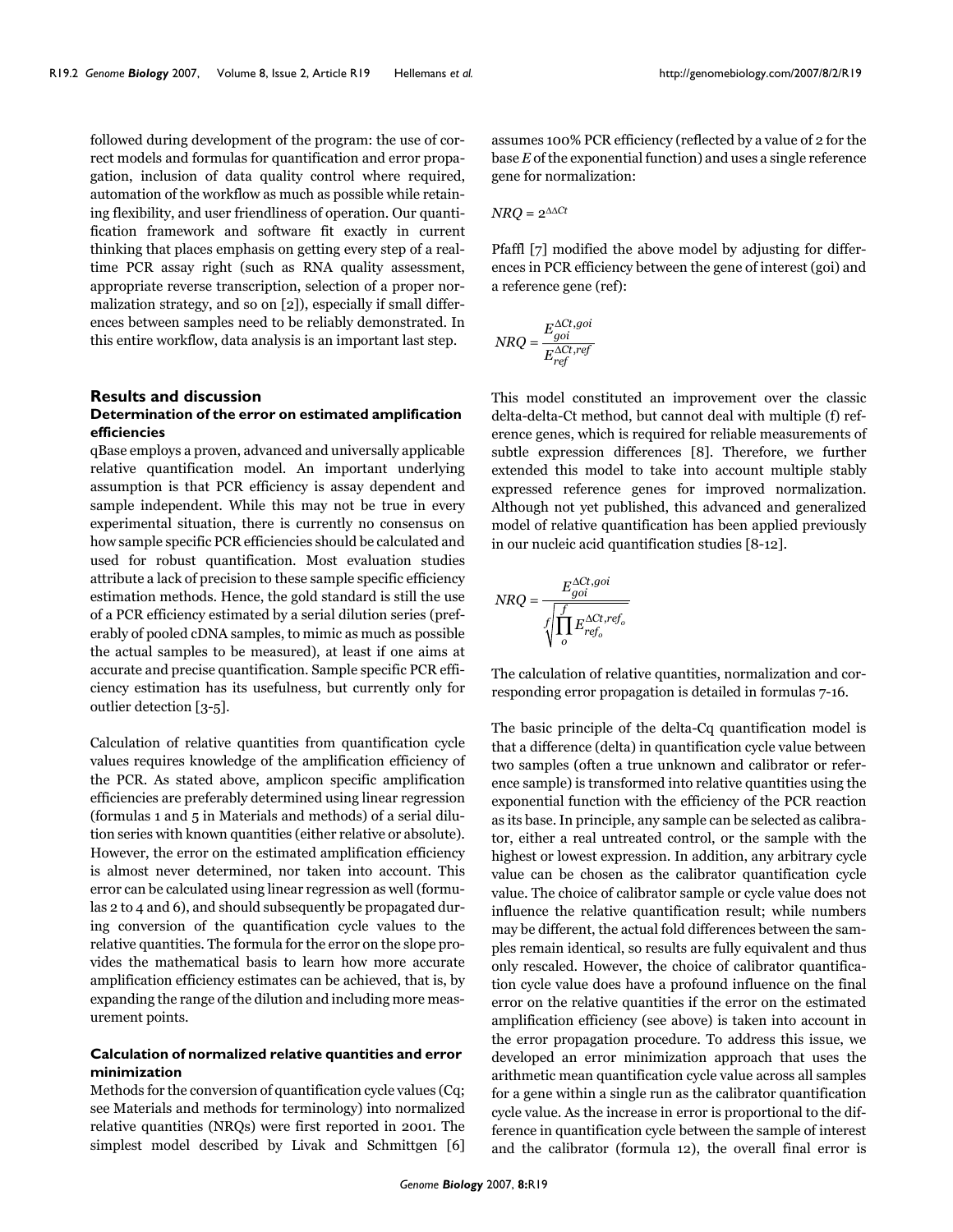

#### **Figure 1**

Effect of reference quantification cycle value on increase in error. Relative quantities were calculated for a simulated experiment with a five point four-fold dilution series using, respectively, the lowest Cq (squares), the average Cq (circles) or the highest Cq (triangles) as the reference quantification cycle value. Cq and quantity values are shown at the top left. The increase in the error on relative quantities for the different samples is shown at the top right, with the average increase depicted on the lower left graph.

minimized if the mean quantification cycle is used as the calibrator quantification cycle value (Figure 1).

## **Evaluation of normalization**

The normalization of relative quantities with reference genes relies on the assumption that the reference genes are stably expressed across all tested samples. When using only one reference gene, its stability can not be evaluated. The use of multiple reference genes does not only produce more reliable data, but permits an evaluation of the stability of these genes as well. Previously, we developed a method for the identification of the most stably expressed reference genes in a set of samples [8,13]. The same stability parameter (formulas 21- 25) can also be used to evaluate the measured reference genes in an actual quantification experiment. In addition, we calculate here another powerful indicator for expression stability in the actual experiment (formulas 17-20): the coefficient of variation of normalized reference gene relative quantities. Ideally, a reference gene should display the same expression level across all samples after normalization. Consequently,

the coefficient of variation indicates how stably the gene is expressed.

To provide reference values for acceptable gene stability values (M) and coefficients of variation (CV), we calculated these normalization quality parameters for our previously established reference gene expression data matrix obtained for 85 samples belonging to 5 different human tissue groups [8]. Table [1](#page-3-0) shows that mean CV and M values lower than 25% and 0.5, respectively, are typically observed for stably expressed reference genes in relatively homogeneous sample panels. For more heterogeneous panels, the mean CV and M values can increase to 50% and 1, respectively.

While the use of multiple stably expressed reference genes is currently considered to be the gold standard for normalization of mRNA expression, other strategies might be more appropriate for specific applications, such as: counting cell numbers and expressing mRNA expression levels as copy numbers per cell; using a biologically relevant, specific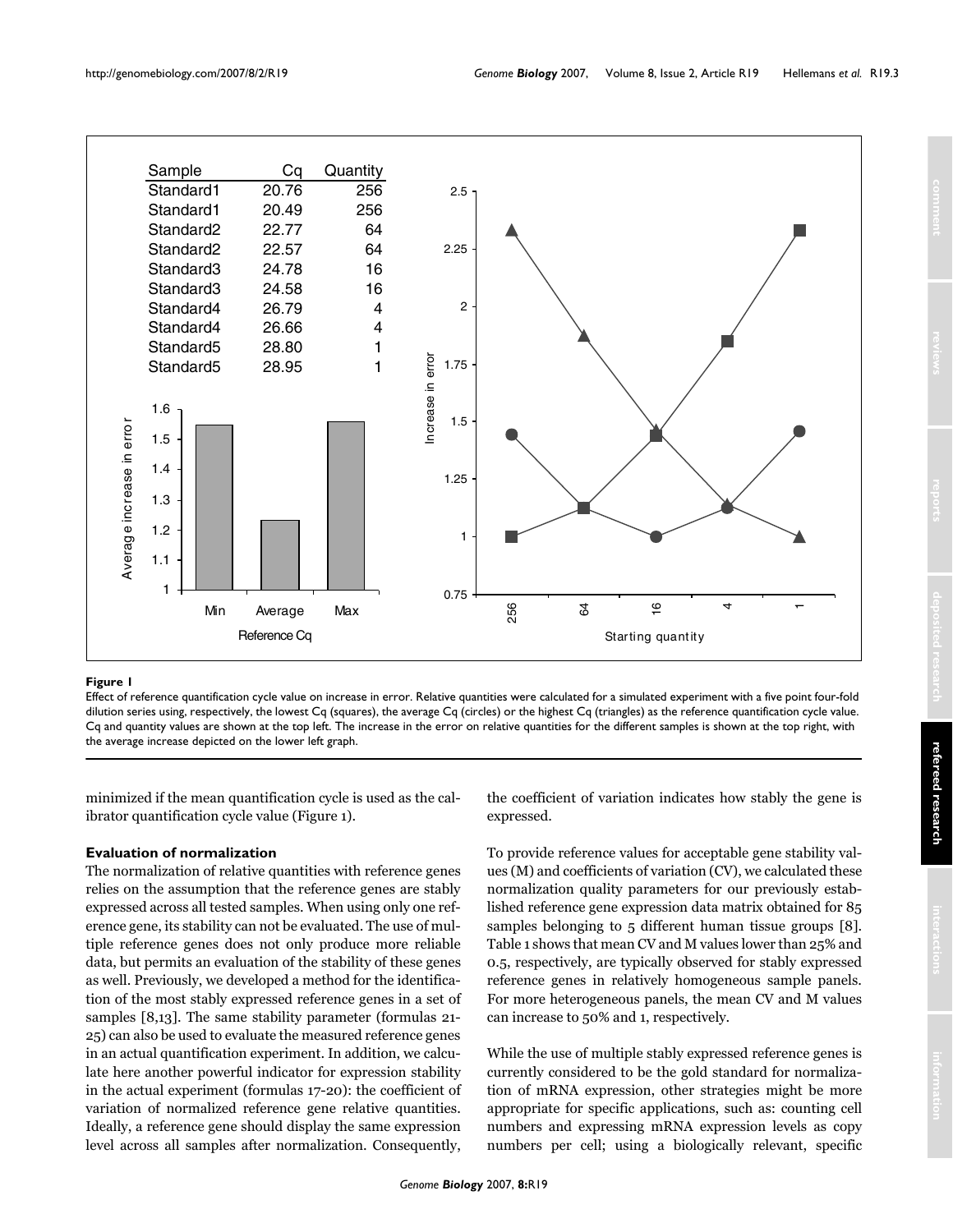<span id="page-3-0"></span>

| .<br>$\sim$ |  |
|-------------|--|
|-------------|--|

#### **Reference gene expression stability evaluation**

| Tissue type   | Gene             | CV (%) | M     | Mean CV (%) | Mean M |
|---------------|------------------|--------|-------|-------------|--------|
| Neuroblastoma | UBC              | 31.84  | 0.740 | 30.89       | 0.703  |
|               | <b>SDHA</b>      | 27.40  | 0.660 |             |        |
|               | <b>HPRT1</b>     | 37.11  | 0.736 |             |        |
|               | <b>GAPDH</b>     | 27.21  | 0.675 |             |        |
| Fibroblast    | YHWAZ            | 18.19  | 0.408 | 14.81       | 0.365  |
|               | <b>HPRT1</b>     | 8.84   | 0.308 |             |        |
|               | <b>GAPDH</b>     | 17.40  | 0.378 |             |        |
| Leukocyte     | B <sub>2</sub> M | 15.76  | 0.400 | 15.81       | 0.394  |
|               | UBC              | 15.79  | 0.389 |             |        |
|               | YWHAZ            | 15.89  | 0.393 |             |        |
| Bone marrow   | YWHAZ            | 17.77  | 0.383 | 15.47       | 0.372  |
|               | UBC              | 13.60  | 0.356 |             |        |
|               | RPL13A           | 15.03  | 0.376 |             |        |
| Normal pool   | TBP              | 47.51  | 1.099 | 43.73       | 0.925  |
|               | <b>HPRT1</b>     | 46.99  | 0.988 |             |        |
|               | <b>HMBS</b>      | 31.16  | 0.849 |             |        |
|               | <b>SDHA</b>      | 49.50  | 0.869 |             |        |
|               | <b>GAPDH</b>     | 43.50  | 0.819 |             |        |

internal reference (sometimes referred to as *in situ* calibration); or normalizing against DNA (for overview of alternative strategies, see [14]). Clearly, no single strategy is applicable to every experimental situation and it remains up to individual researchers to identify and validate the method most appropriate for their experimental conditions. Important to note is that the presented qBase framework and software is compatible with most of the above mentioned normalization strategies.

#### **Inter-run calibration**

Two different experimental set-ups can be followed in a qPCR relative quantification experiment. According to the preferred sample maximization method, as many samples as possible are analyzed in the same run. This means that different genes (assays) should be analyzed in different runs if not enough free wells are available to analyze the different genes in the same run. In contrast, the gene maximization set-up analyzes multiple genes in the same run, and spreads samples across runs if required (Figure [2\)](#page-4-0). The latter approach is often used in commercial kits or in prospective studies. It is important to realize that in a relative quantification study, the experimenter is usually interested in comparing the expression level of a particular gene between different samples. Therefore, the sample maximization method is highly recommended because it does not suffer from (often underestimated) technical (run-to-run) variation between the samples.

Whatever set-up is used, inter-run calibration is required to correct for possible run-to-run variation whenever all samples are not analyzed in the same run. For this purpose, the

experimenter needs to analyze so-called inter-run calibrators (IRCs); these are identical samples that are tested in both runs. By measuring the difference in quantification cycle or NRQ between the IRCs in both runs, it is possible to calculate a correction or calibration factor to remove the run-to-run difference, and proceed as if all samples were analyzed in the same run.

Inter-run calibration is required because the relationship between quantification cycle value and relative quantity is run dependent due to instrument related variation (PCR block, lamp, filters, detectors, and so on), data analysis settings (baseline correction and threshold), reagents (polymerase, fluorophores, and so on) and optical properties of plastics. Important to note is that inter-run calibration should be performed on a gene per gene basis. It is not sufficient to determine the quantification cycle or relative quantity relation for one primer pair; the experimenter should do this for all assays.

To provide experimental proof of the advantage of sample maximization over gene maximization with respect to reduction in variation, we designed and performed an experiment consisting of five different runs (Figure [2\)](#page-4-0). The results for one of the genes are shown in Figure 3. With gene maximization, 11 samples are spread over runs 1 and 2. Samples 1 to 3 occur in both runs and can thus be used as IRCs. Run 5 contains all 11 samples in a sample maximization set-up. When comparing the Cq values for the IRCs between runs 1 and 2, it is apparent that those in run 2 are systematically higher (0.77 cycles). After conversion of Cq values into NRQs (and thus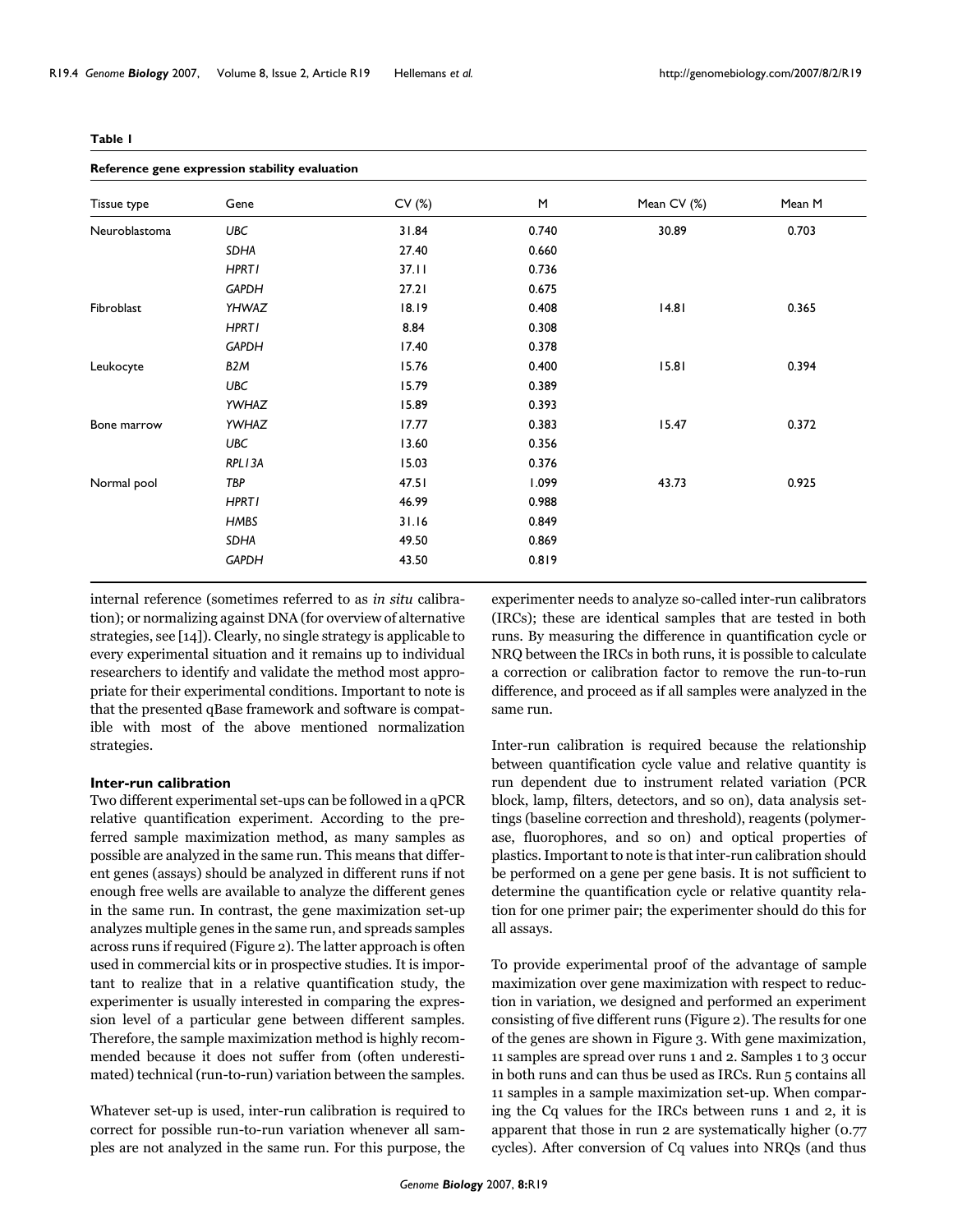<span id="page-4-0"></span>

#### **Figure 2**

Experimental setup. Experimental setup used to evaluate the effects of inter-run calibration. On the right side, a sample maximization approach is used to analyze 6 genes for 11 samples in 1.5 run. With gene maximization (left side), IRCs (S1, S2, S3) are required to allow comparison of S5-S7 (run 1) to S8-S11 (run 2 or 3), thus requiring two full runs. The IRCs in run 2 are measured on the same cDNA dilution whereas the IRCs in run 3 are measured on newly prepared cDNA from the same RNA.

taking into account the Cq run-to-run differences for 3 reference genes as well), the NRQ values for samples 1 to 3 differ, on average, by 72% (Additional data file 1). It is important to realize that these values are merely examples. Although the differences can be minimized in a well designed and controlled experiment, they can be much bigger and are generally unpredictable. Anyway, by performing proper inter-run calibration, these run-dependent differences can be corrected and the resulting expression pattern (obtained by calibrating the gene maximization set-up) becomes highly similar to that from the sample maximization method (where there is no run-to-run variation).

To our knowledge, there is only one instrument software that can perform such a correction, but the algorithm is based on the Cq values of a single IRC. Although it can be valid to calibrate data based on Cq values, this method has the drawback that the same template dilution needs to be used in all the runs to be calibrated (for example, nucleic acids from a new cDNA synthesis or a new dilution cannot be reliably used). It is often much more straightforward and easier to calibrate the runs based on the NRQs of the IRCs (formulas 13-16). The quantity (and to some extent also the quality) of the calibrating input material is adjusted after normalization. This has the important advantage that independently prepared cDNA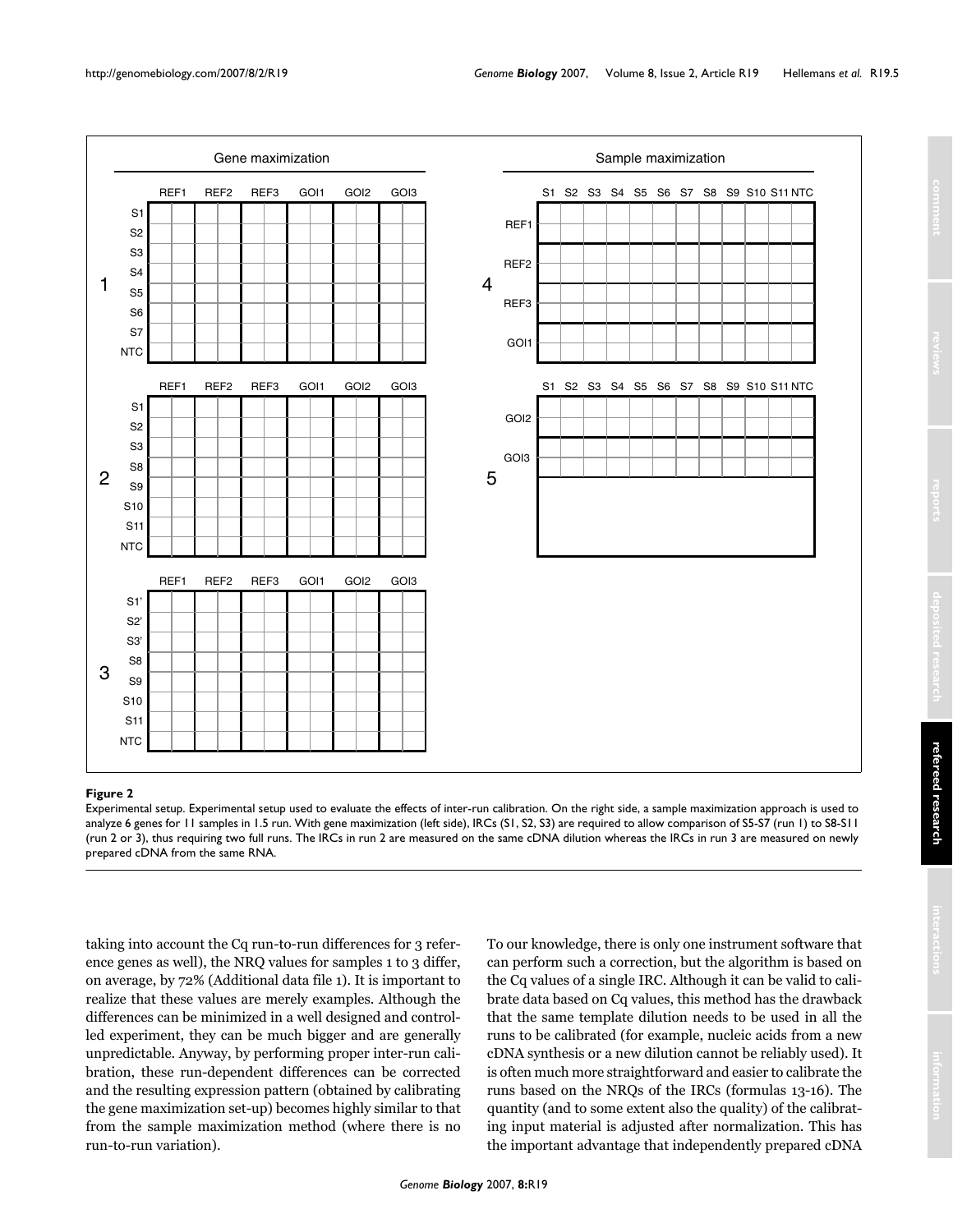

#### Figure 3

Experimental data comparing sample and gene maximization. The sample maximization approach (run 5) is compared to the gene maximization approach (runs 1 and 2 or 1 and 3). The difference between the IRCs is 0.77 for the Cq values, 72% for the NRQ values, and eliminated after inter-run calibration. Grey and white within the same display item indicates that data comes from different runs.

of the same RNA source can be used as a calibrator in the different runs (which allows addition of extra runs, even when the cDNA of the calibrator is run out). To some extent, even a biological replicate (for example, regrown cells) can be used for inter-run calibration when doing the calibration on the NRQs, provided that the experimenter realizes this introduces some level of biological replicate variation (but still adequately removes inter-run variation). The validity of using independently prepared cDNA as calibrator is demonstrated by the experiment described in Figure [2](#page-4-0). Inter-run

calibration between runs 1 and 3 based on IRCs from different cDNA preparations results in the same expression pattern as that obtained with sample maximization or inter-run calibration with the same cDNA (Figure 3). This is also clearly demonstrated by calculating the ratio of the calibrated NRQs (CNRQs) in runs 2 and 3 (mean ratio: 0.985, 95% CI: [0.945, 1.026]) (Additional data file 2).

It is also advisable to use multiple IRCs. A failed calibrator does not ruin an experiment if two or more are available. In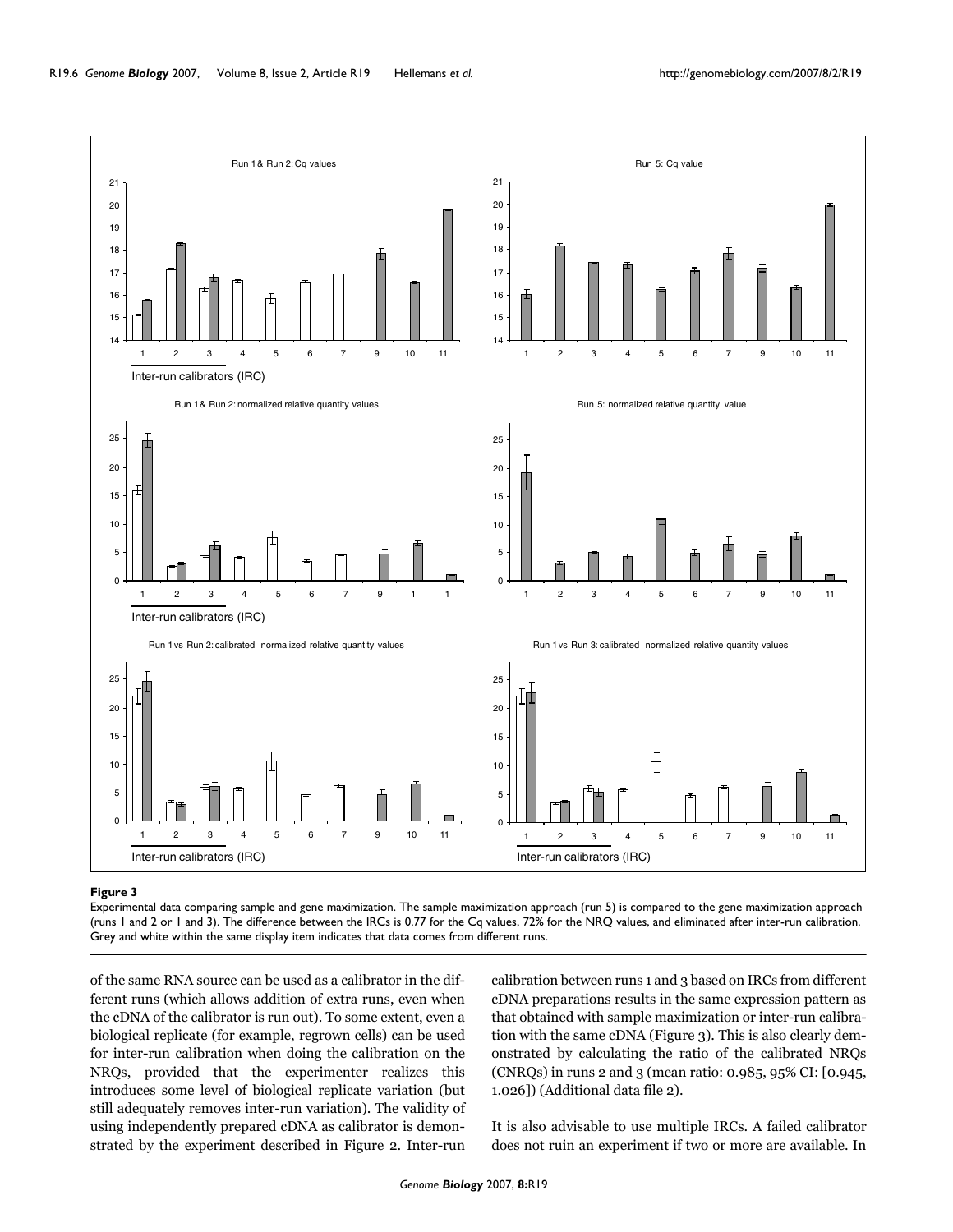<span id="page-6-0"></span>

| Increase in error      |       | Fold difference between calibrated normalized quantities |       |
|------------------------|-------|----------------------------------------------------------|-------|
| Mean [95% CI]          | Max   | Mean [95% CI]                                            | Max   |
|                        |       |                                                          |       |
| 1.684 [1.579, 1.797]   | 10.98 | $1.048$ [1.034, 1.061]                                   | 1.143 |
| $1.68$ [1.576, 1.79]   | 10.98 | 1.053 [1.038, 1.067]                                     | 1.135 |
|                        |       |                                                          |       |
| 1.374 [1.289, 1.466]   | 7.73  | 1.024 [1.017,1.03]                                       | 1.069 |
| 1.489 [1.415, 1.567]   | 7.73  | 1.026 [1.019, 1.033]                                     | 1.065 |
|                        |       |                                                          |       |
| $1.399$ [1.292, 1.513] | 5.28  |                                                          |       |
| 1.394 [1.288,1.508]    | 5.28  |                                                          |       |
|                        |       |                                                          |       |

**Effects of the number and selection of IRCs on the increase in error and the fold difference between calibrated NRQs**

addition, calibration with multiple IRCs gives more precise results with a smaller error. Based on our real calibration experiment, inter-run calibration using a single IRC inherently increases the uncertainty on the relative quantity by about 70% whereas a set of 3 IRCs increases it by only 40% (Table [2](#page-6-0)). Although it is still advisable to choose the sample maximization setup, inter-run calibration based on the NRQs of multiple IRCs provides reliable results and flexibility in the source of the IRCs.

It is important to note that formulas 13'-16' can only be used for inter-run calibration if the same set of IRCs is used in all runs to be calibrated. For more complex experimental set-ups (whereby different combinations of IRCs are used in the various runs), advanced inter-run calibration algorithms are currently being developed in our laboratory (whereby the challenge is the proper propagation of the errors).

The process of inter-run calibration is very analogous to normalization. Normalization removes the sample specific nonbiological variation, while inter-run calibration removes the technical run-to-run variation between samples analyzed in different runs. As such, the same formulas can be used to calculate the inter-run calibration factor (the geometric mean of the different IRCs' NRQs; formulas 13'-16'), and the same quality parameters can be applied to monitor the inter-run calibration process (provided multiple IRCs are used; formulas 21'-25'). Calculation of the IRC stability measure allows the evaluation of the quality of the calibration, which depends on the results of the IRCs. Our experiment shows that, with low M values (Additional data file 2:  $M \approx 0.1$ ), virtually identical results are obtained for the different selections of IRCs (Table [2\)](#page-6-0). If inconsistent or erroneous data were obtained for one of the IRCs, higher IRC-M values would be obtained and dissimilar results would be calculated for different sets of IRCs. Therefore, the IRC stability measure M is of great value to determine the quality of the IRCs (provided more than one IRC is used), and to verify whether the calibration procedure is trustworthy.

## **qBase**

Calculation of NRQs for large data sets, followed by inter-run calibration, is a difficult, error prone and time consuming process when performed in a spreadsheet, especially if errors have to be propagated throughout all calculations. To automate these calculations, and to provide data quality control and result visualization, we developed the software program qBase (Figure [4](#page-7-0)a). This program is composed of two modules: the 'qBase Browser' for managing and archiving data and the 'qBase Analyzer' for processing raw data into biologically meaningful results.

#### *qBase Browser*

The Browser allows users to import and to organize hierarchically runs from most currently available qPCR instruments. In qBase, data are structured into three layers: raw data from the individual runs (plates) are stored in the run layer; the experiment layer groups data from different runs that need to be processed and visualized together; and the project layer combines a number of related experiments (for example, biological replicates of the same experiment). This hierarchical structure provides a clear framework to manage qPCR data in a straightforward and simple manner. The qBase Browser window is split into two parts: the bottom of the screen provides an explorer-like window to browse through the data; and the top of the screen contains a separate window displaying the annotation of the selected run, experiment or project. The qBase Browser allows the deletion and addition of projects, experiments and runs. The facility for exporting and importing projects and experiments is a convenient way to exchange data between different qBase users.

#### *Data import*

Each qPCR instrument has its own method of data collection and storage, accompanied by a large heterogeneity in export files with respect to file format, table layout and used terminology. During import into qBase, the different instrument export files are translated into a common internal format. This format contains information on the well name, sample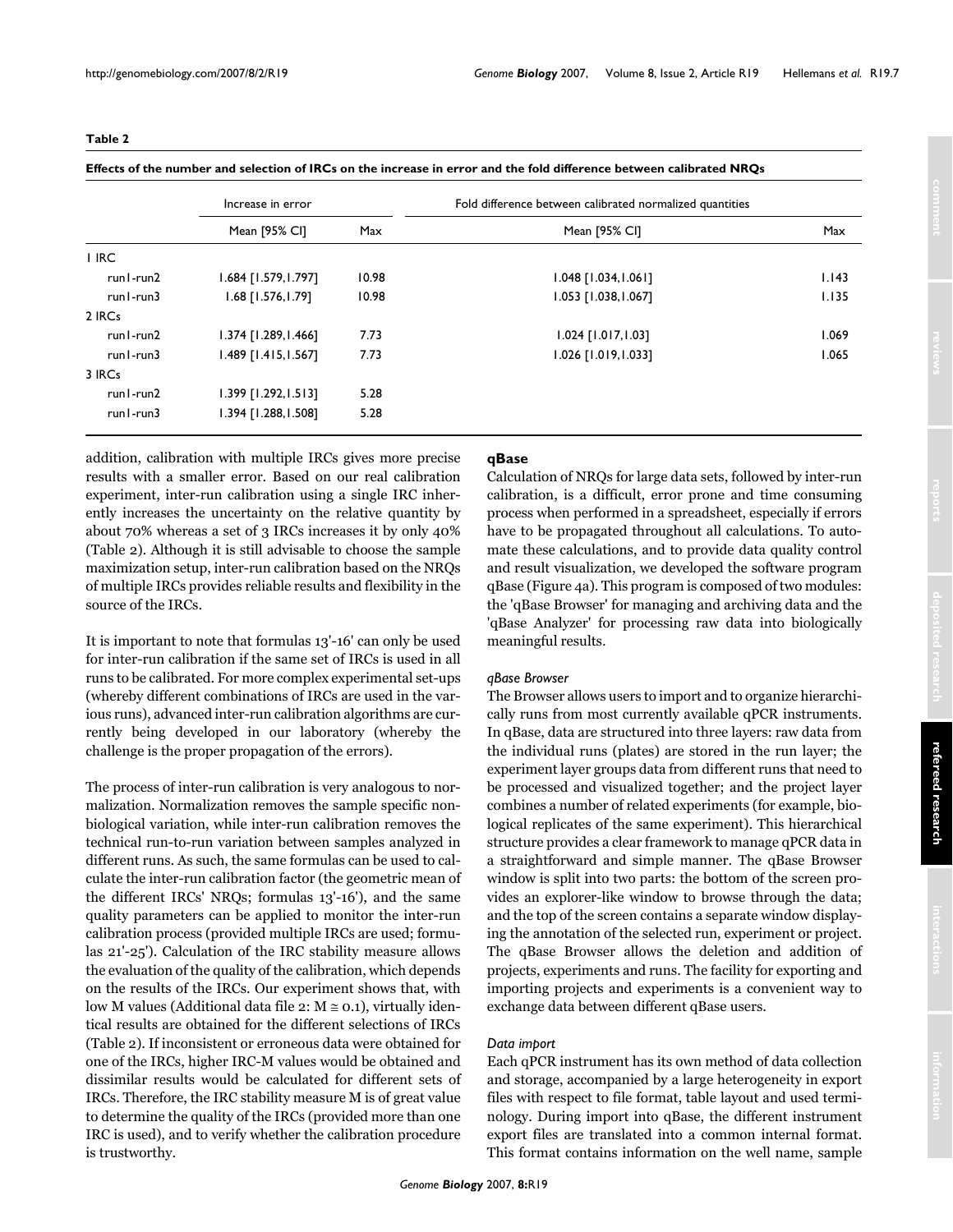<span id="page-7-0"></span>

**Figure 4** 

qBase. **(a)** qBase start up screen; **(b)** import wizard allowing selection of the format of the input file; **(c)** standard curve with a five point four-fold dilution series used to calculate the amplification efficiency; (d) qBase Analyzer main window with the workflow on the right and sample and gene list on the left special sample types and reference genes are highlighted; **(e)** single gene histogram; **(f)** multi-gene histogram.

type, sample and gene name, quantification cycle value, starting quantity values (for standards), and the exclusion status. The last field indicates whether the measurement should be excluded from further calculations without actually discarding the measurement.

Data can be imported from a number of data formats. Two standards (qBase internal format and RDML (Real-time PCR Data Markup Language)) and a number of instrument specific formats are supported. The qBase standard consists of a Microsoft Excel table in which the columns correspond to the information that is used internally by qBase. RDML is a universal format under development for the exchange of qPCR data under the form of XML files [15].

The import wizard guides users through the process of data import (Figure [4](#page-7-0)b). To address the limitation that some instrument software packages provide only a single identifier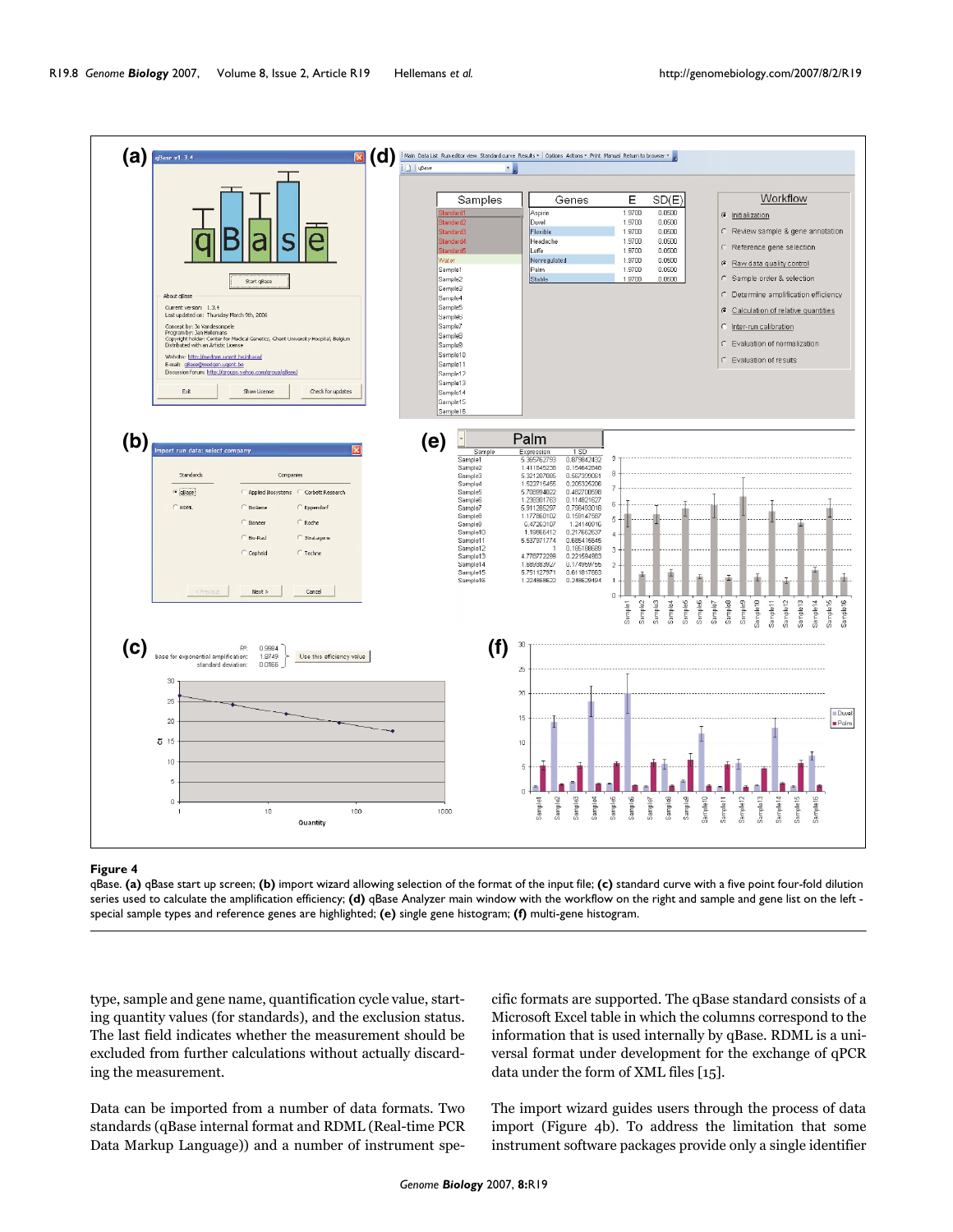field for a well (while there are numerous variables, such as sample and gene name, sample type, and so on), qBase offers the possibility to extract multiple types of information from a single identifier. As such, the identifier 'UNKN|John-Smith|Gremlin' could, for instance, be extracted to sample type 'UNKN' (unknown), sample name 'JohnSmith' and gene name 'Gremlin'.

#### *qBase analyzer*

The Analyzer is the data processing module for experiments. It performs relative quantification with proper error propagation along all quantifications, provides a number of quality controls and visualizes NRQs. This process involves several consecutive steps, some of them to be interactively performed by the user, others automatically executed by the program. Users are guided through the analysis by means of a simple workflow scheme in the main screen of the qBase Experiment Analyzer (Figure [4d](#page-7-0)).

#### *Step 1: Initialization*

The first step in the workflow is the (automatic) initialization of an experiment, during which raw data from all individual run files from the same experiment are combined into a single data table. The initialization procedure also generates a nonredundant list of all the samples and genes within the experiment. There are no limits on the number of replicates, genes or samples contained within an experiment, except for those imposed by Excel (no more than 65,535 wells can be stored into a single experiment). The absence of such limitations is a major improvement compared to the existing PCR data analysis tools, which are usually limited to processing data from a single plate or run with a fixed number of sample replicates. In qBase, data points with identical sample and gene names are automatically identified as technical replicates, except when the wells are located in different runs. In the latter case, they are interpreted as IRCs and renamed as such, that is, an appendix is added to indicate the run in which they are analyzed. Within the sample and gene lists on the main screen, a color code is used to label the reference genes and special sample types (standards, no template controls, no amplification controls, and IRCs; Figure [4d](#page-7-0)).

## *Step 2: Review sample and gene annotation*

Sample and gene names can be easily modified in all runs belonging to the same experiment. This is very useful for achieving consistent naming of samples and genes across runs. To change names in only a selection of wells in a particular run, a run editor is available in qBase. This editor visualizes the plate (or rotor) layout with well annotation. It allows the modification of gene and sample names, as well as sample types and quantities in individually selected cells or in a range of neighboring cells. Together these tools allow users to review and correct the input annotation.

#### *Step 3: Reference gene selection*

Accurate relative quantification requires appropriate normalization to correct for non-specific experimental variation, such as differences in starting quantity and quality between the samples. The current consensus is that multiple stably expressed reference genes are required for accurate and robust normalization, especially for measuring subtle expression differences. While different tools are available to determine which candidate reference genes are stably expressed (for example, geNorm [8,13], BestKeeper [16], Normfinder [17]), almost no software is available to perform straightforward normalization using more than one reference gene (with the exception of the commercial Bio-Rad iQ5 and the REST 2005 software). qBase allows gene expression levels to be normalized using up to five reference genes that can easily be selected from the gene list.

# *Step 4: Raw data quality control*

Several problems and mistakes can occur when preparing and performing qPCR reactions. The erroneous data produced by these problems need to be detected and excluded from further data analysis to prevent obscuring valuable information or generating false positive results. qBase provides several important quality control checks to evaluate whether: a no template control (NTC) is present for all genes (primer pairs); the quantification cycle values of NTCs are larger than a user defined threshold; the difference in quantification cycle value between samples of interest and NTCs is larger than a user defined threshold; the difference in quantification cycle value between replicated reactions is less than a user defined threshold; and genes are spread over multiple runs (meaning that not all samples tested for a particular gene are analyzed in the same run).

After data quality control, a message box reports all quality issue alerts and the involved data points are color-coded in the data list. This allows users to easily evaluate their data and to select data points for exclusion from analysis without actually removing the data themselves.



**Figure 5** qBase calculation workflow.

## *Step 5: Sample order and selection*

During initialization, samples are ordered alphanumerically, but the order of the samples can be adjusted in a user defined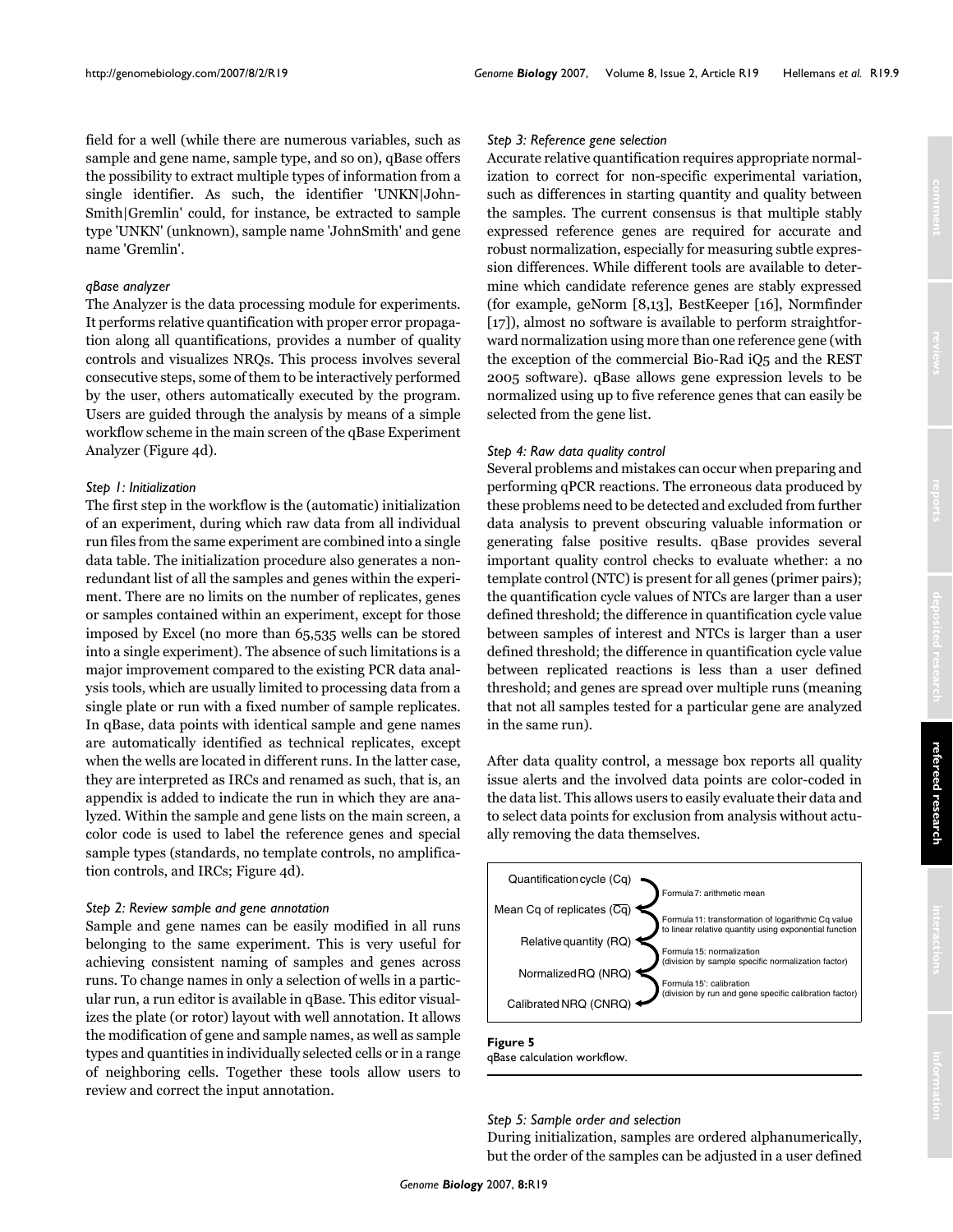way. Samples can be re-ordered in the list by using the up and down keyboard arrows or the sample context menu. Samples that do not need to show up in the results can be excluded by using the delete button on the keyboard or the sample context menu. Apart from changing the default sample order and display selection in the Analyzer main screen, this can also be modified in a temporary gene specific manner when reviewing the results (see below).

#### *Step 6: Amplification efficiencies*

All quantification models transform (logarithm) quantification cycle values into quantities using an exponential function with the efficiency of the PCR reaction as its base. Although these models and derivative formulas have been used for years, no model or software has taken into account the error (uncertainty) on the calculated efficiency. qBase is the first tool that takes the error on the amplification efficiency into account by means of proper error propagation.

Within qBase, gene specific amplification efficiencies can be specified in three ways. A default amplification efficiency (and error) can be set to all genes, or it can be provided for each gene individually. In the latter case, the efficiencies and corresponding errors can be simply typed (for example, when calculated in an independent experiment), or calculated from a standard dilution series. qBase provides an interface for the evaluation of standard curves whereby outlier reactions can be removed. Amplification efficiencies are calculated by means of linear regression and can be saved to the gene list, in order to be taken into account during further calculation steps (Figure [4c](#page-7-0)).

## *Step 7: Calculation of relative quantities*

After raw qPCR data (quantification cycle values) quality control, reference gene(s) selection and amplification efficiency estimation, qBase can calculate the normalized and rescaled quantities. This process is fully automated and involves the following steps: calculation of the average and the standard deviation of the quantification cycle values for all technical replicates (data points with identical gene and sample names) - the program automatically detects the number of replicates for each sample-gene combination and can deal with a variable number of replicates (formulas 7-8); conversion of quantification cycle values into relative quantities based on the gene specific amplification efficiency (formulas 9-12); calculation of a sample specific normalization factor by taking the geometric mean of the relative quantities of the reference genes (formulas 13-14); normalization of quantities by division by the normalization factor (formulas 15-16); rescaling of the normalized quantities as requested by the user (either relative to the sample with the highest or lowest relative quantity, or relative to a user defined calibrator) (Figure 5). For each step in the calculation of normalized and rescaled relative quantities, qBase propagates the error.

Depending on the settings, qBase will use the classic deltadelta-Ct method (100% PCR efficiency and one reference gene) [6], the Pfaffl modification of delta-delta-Ct (gene specific PCR efficiency correction and one reference gene) [7] or our generalized qBase model (gene specific PCR efficiency correction and multiple reference gene normalization).

#### *Evaluation of normalization*

Normalization can be monitored by inspecting the normalization factors for all samples, or by calculating reference gene stability parameters. In an experiment with perfect reference genes, identical sample input amounts of equal quality, the normalization factor should be similar for all samples. Variations indicate unequal starting amounts, PCR problems or unstable reference genes. The qBase normalization factor histogram allows easy identification of these potential problems.

One of the unique features of qBase is the option to normalize the relative quantities with multiple reference genes, resulting in more accurate and reliable results. In addition, qBase evaluates the stability of the applied reference genes (and hence the reliability of the normalization) by calculating two quality measures: the coefficient of variation of the normalized reference gene expression levels; and the geNorm stability M-value. Both values are only meaningful, or can be calculated only if multiple reference genes are quantified. The lower these quality values, the more stably the reference genes are expressed in the tested samples. Based on our reported data on the expression of 10 candidate reference genes in 85 samples from 13 different human tissues [8], we have calculated the above mentioned quality parameters and propose acceptable values for M and CV in Table [1.](#page-3-0) Note that the limits of acceptance largely depend on the required accuracy and resolution of the relative quantification study.

#### *Step 8: Inter-run calibration*

qBase is especially useful and unique for analysis of experiments containing multiple runs. As users are usually interested in comparing the expression for a given gene between different samples, the sample maximization experimental set-up is the preferred set-up because it minimizes technical (run-to-run) variation between the samples. Nevertheless, the gene maximization set-up is also frequently used. To correct the inter-run variation introduced by this set-up as much as possible, qBase allows runs to be calibrated (on a gene specific basis) using one or multiple IRCs (Figure 5). If no sample(s) is (are) measured for the same gene in the different runs, qBase can not perform calibration and inter-run differences are assumed to be nil. Another unique and important aspect is that inter-run calibration is performed after normalization, which greatly enhances the flexibility in experimental design, as it is no longer obligatory that the same IRC template is used throughout all runs (as such, a new batch of cDNA can be synthesized, and variations will be canceled out during normalization).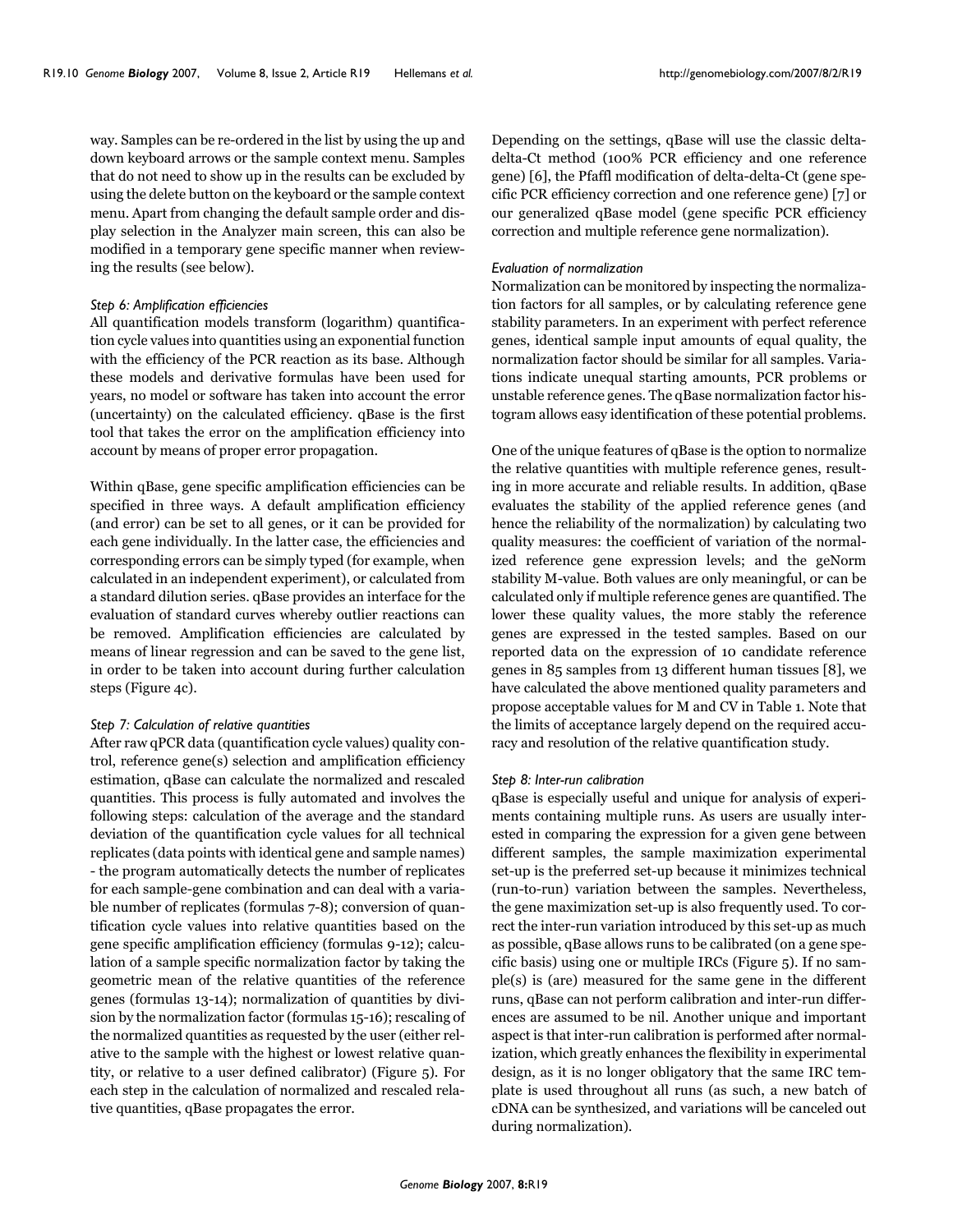# *Step 9: Evaluation of results*

Normalized and rescaled relative quantities can be presented in three ways: a single-gene histogram, a multi-gene histogram, or a table. The default sample order and sample selection is defined in the main qBase window by editing the sample list. For the single-gene histogram (Figure [4e](#page-7-0)) the default order and selection can be changed to an alphanumerical, a user defined or a quantity based (that is, decreasing quantities) order. The option menu allows users to define the size of the error to be displayed (one or more standard error of the mean units). For both histogram views, the scale of the Y-axis can be switched from linear to logarithmic mode and vice versa. The multi-gene histogram (Figure [4f](#page-7-0)) is instrumental for comparing expression patterns (but not the actual expression levels) between different genes (because each gene is rescaled independently). The genes to be shown in the histogram can be selected from a gene list. Data from the table view (with or without error values) can be easily exported for further processing in other dedicated programs.

# *Distribution*

qBase is freely available for non-commercial research and can be downloaded from the qBase website [18].

# *Manual and tutorial*

For the training of new qBase users we have designed a demo experiment that is explained in detail in a step-by-step tutorial. Demo experiment 1 consists of 4 runs (96-well format) containing 16 samples, 5 standards, and a no template control to be analyzed for 5 genes of interest and 3 reference genes. Demo experiment 2 adds two runs to the initial experiment, expanding it with eight additional samples and three calibrators for inter-run calibration. After training, complete analysis of these six plates can be performed in less than an hour. This includes data import, correction of well annotation, quality control, determination of amplification efficiencies, inter-run calibration, calculations and results interpretation. To our knowledge, there are no other tools available that can perform all these functions. Conventional spreadsheet calculations would take considerably longer, are error prone and do not include quality control.

# **Conclusion**

Although qPCR has been around for more than ten years, the employed calculation models are still amenable for improvement. Here we report our advanced, and proven, model for relative quantification that uses gene-specific amplification efficiencies and allows normalization with multiple reference genes. Errors are propagated throughout all calculation steps, and previously ignored errors, such as the uncertainty on the estimated amplification efficiency, are now taken into account. In addition, we developed an inter-run calibration method that allows samples analyzed in different runs to be compared against each other.

We implemented these improved and innovative methods in an easy to use, Microsoft Excel based tool for the management and the automated analysis of qPCR data, coined qBase. This freely available software package incorporates several data quality controls and uses an advanced relative quantification model with efficiency correction, multiple reference gene normalization, inter-run calibration and error propagation along each step of the calculations. A configurable graphical results output and the possibility to import and export experiments allow easy results interpretation and data exchange, respectively.

As a final comment, we would like to point out that, although our framework and program help management and interpretation of mRNA data, assessment of biological relevance or statistical significance requires the correlation of these mRNA data with protein levels or activity, and the measurement of biological replicates, respectively.

# **Materials and methods**

# **Terminology**

According to the Real-time PCR Data Markup Language (RDML) we used the proposed universal terms for the plethora of available descriptions (for example, quantification cycle value (Cq) instead of cycle threshold value (Ct), take off point (TOP) or crossing point (Cp)).

#### **Error propagation**

Error propagation is performed using the delta method, based on a truncated Taylor series expansion.

## **Symbols used in formulas**

N, number of replicates i; g, number of genes j; c, number of IRCs m, m'; r, number of runs l, l'; s, number of samples k; f, number of reference genes p, p'; h, number of standard curve points q with known quantity Q; Cq, quantification cycle; CF, calibration factor; NF, normalization factor; RQ, relative quantity (relative to other samples within the same run for the same gene); NRQ, normalized relative quantity; SE, standard error; IRC, inter-run calibrator; CV, coefficient of variation; A, column matrix in which each element consists of the  $log<sub>2</sub>$  transformed (normalized) relative quantity ratio; V, geNorm pairwise variation; M, geNorm stability parameter.

# **Determination of amplification efficiencies**

A standard curve can be generated from the Cq and quantity values of a dilution series measured for the same amplicon within a single run. The slope and its standard error can be calculated for this curve by means of linear regression:

$$
slope_{jl} = \frac{\sum_{q=1}^{h} (Q_{qjl} - \overline{Q_{jl}}) (Cq_{qjl} - \overline{Cq_{jl}})}{\sum_{q=1}^{h} (Q_{qjl} - \overline{Q_{jl}})^{2}}
$$

**refereed research deposited research**

 $($  formula 1 $)$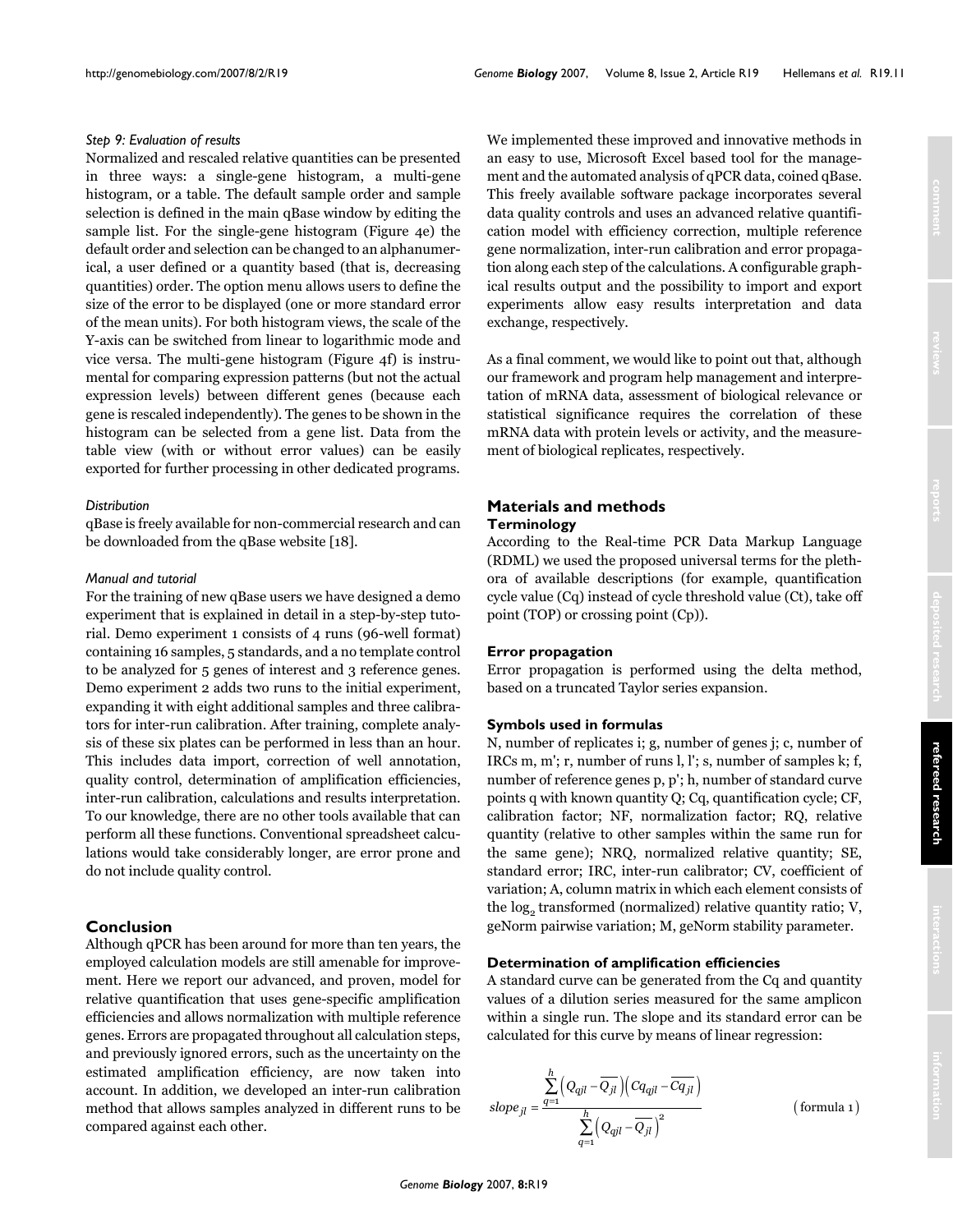$$
s_{e,jl} = \sqrt{\frac{\sum_{q=1}^{h} (Cq_{qjl,measured} - Cq_{qjl,predicted})^2}{h - 2}}
$$
 (formula 2)

$$
s_{x,jl} = \sqrt{\frac{1}{h-1} \sum_{q=1}^{h} \left( Q_{qjl} - \overline{Q_{jl}} \right)^2}
$$
 (formula 3)

$$
SE\left(slope_{jl}\right) = \frac{s_{e,jl}}{s_{x,jl}(h-1)}\tag{formula 4}
$$

The base for exponential amplification *E*, and its standard error *SE(E)* are calculated from these values:

$$
E_{jl} = 10^{\left(\frac{1}{slope_{jl}}\right)}
$$
 (formula 5)

$$
SE(E_{jl}) = \frac{E_{jl} \cdot \ln(\text{10}) \cdot SE\left(\text{slope}_{jl}\right)}{\text{slope}_{j}^{2}}
$$
 (formula 6)

# **Conversion of Cq values into relative quantities** *Step 1*

Calculation of the average Cq value for all replicates of the same gene/sample combination *jk* within a given run *l*:

$$
\overline{Cq}_{jkl} = \frac{\sum_{i=1}^{n} Cq_{ijkl}}{n} \qquad \text{(formula 7)}
$$
\n
$$
SE(Cq_{jkl}) = \sqrt{\frac{1}{n(n-1)} \sum_{i=1}^{n} (Cq_{ijkl} - \overline{Cq}_{jkl})^2} \qquad \text{(formula 8)}
$$

*Step 2*

Transformation of mean Cq value into RQ using the gene specific PCR efficiency  $E_{jl}$ , with minimization of the overall error:

$$
Cq_{reference,jl} = \overline{Cq_{jl}} = \frac{\sum_{k=1}^{s} Cq_{jkl}}{s}
$$
 (formula 9)

$$
\Delta C q_{jkl} = C q_{reference,jl} - C q_{jkl} \quad \text{(formula 10)}
$$

$$
RQ_{jkl} = E_{jl}^{\Delta Cq_{jkl}} \qquad \text{(formula 11)}
$$

$$
sE(RQ_{jkl}) = \sqrt{RQ_{jkl}^{2}\left[\left(\frac{\Delta Cq_{jkl} \cdot SD(E_{jl})}{E_{jl}}\right)^{2} + \left(\ln(E_{jl}) \cdot SD(\overline{Cq_{jkl}})\right)^{2}\right]}
$$
 (formula 12)

⎠

# **Normalization: inter-run calibration**

⎝

լ

The procedures for normalization and inter-run calibration are highly analogous and are therefore described in parallel.

# *Step 1*

Calculation of the normalization factor *NF* for sample *k* based on the RQs of the reference genes *p*.

#### *Step 1'*

Calculation of the calibration factor *CF* for gene *j* in run *l* based on the NRQs of the IRCs *m*:

$$
NF_k = f \sqrt{\prod_{p=1}^{f} RQ_{pk}}
$$
 (formula 13)  

$$
CF_{jl} = c \sqrt{\prod_{m=1}^{c} N RQ_{jlm}}
$$
 (formula 13'; for  
formula 13).

for definition of *NRQ*,

see formula 15)

$$
SE(NF_k) = NF_k \sqrt{\sum_{p=1}^{f} \left( \frac{SE(RQ_{pk})}{f \cdot RQ_{pk}} \right)^2}
$$
 (formula 14)

$$
SE(CF_{jl}) = CF_{jl} \sqrt{\sum_{m=1}^{c} \left( \frac{SE(NRQ_{jlm})}{c \cdot NRQ_{jlm}} \right)^2}
$$
 (formula 14')

*Step 2* Conversion of RQs into NRQs.

*Step 2'* Conversion of NRQs into CNRQs:

$$
N R Q_{jk} = \frac{R Q_{jk}}{N F_k}
$$
 (formula 15)

$$
CNRQ_{jkl} = \frac{NRQ_{jkl}}{CF_{jl}} \tag{formula 15'}
$$

$$
SE\left(NRQ_{jk}\right) = NRQ_{jk}\sqrt{\left(\frac{SE\left(NF_k\right)}{NF_k}\right)^2 + \left(\frac{SE\left(RQ_{jk}\right)}{RQ_{jk}}\right)^2}
$$
 (formula 16)

2

$$
SE\left(CNRQ_{jkl}\right) = CNRQ_{jkl}\sqrt{\left(\frac{SE\left(CF_{jl}\right)}{CF_{jl}}\right)^2 + \left(\frac{SE\left(NRQ_{jkl}\right)}{NRQ_{jkl}}\right)^2}
$$
 (formula 16')

# **Coefficient of variation of NRQs of a reference gene** *Step 1*

Calculation of the mean NRQ for all samples *k* and a given reference gene *p*:

$$
\frac{\sum_{k=1}^{s} N R Q_{pk}}{s}
$$
 (formula 17)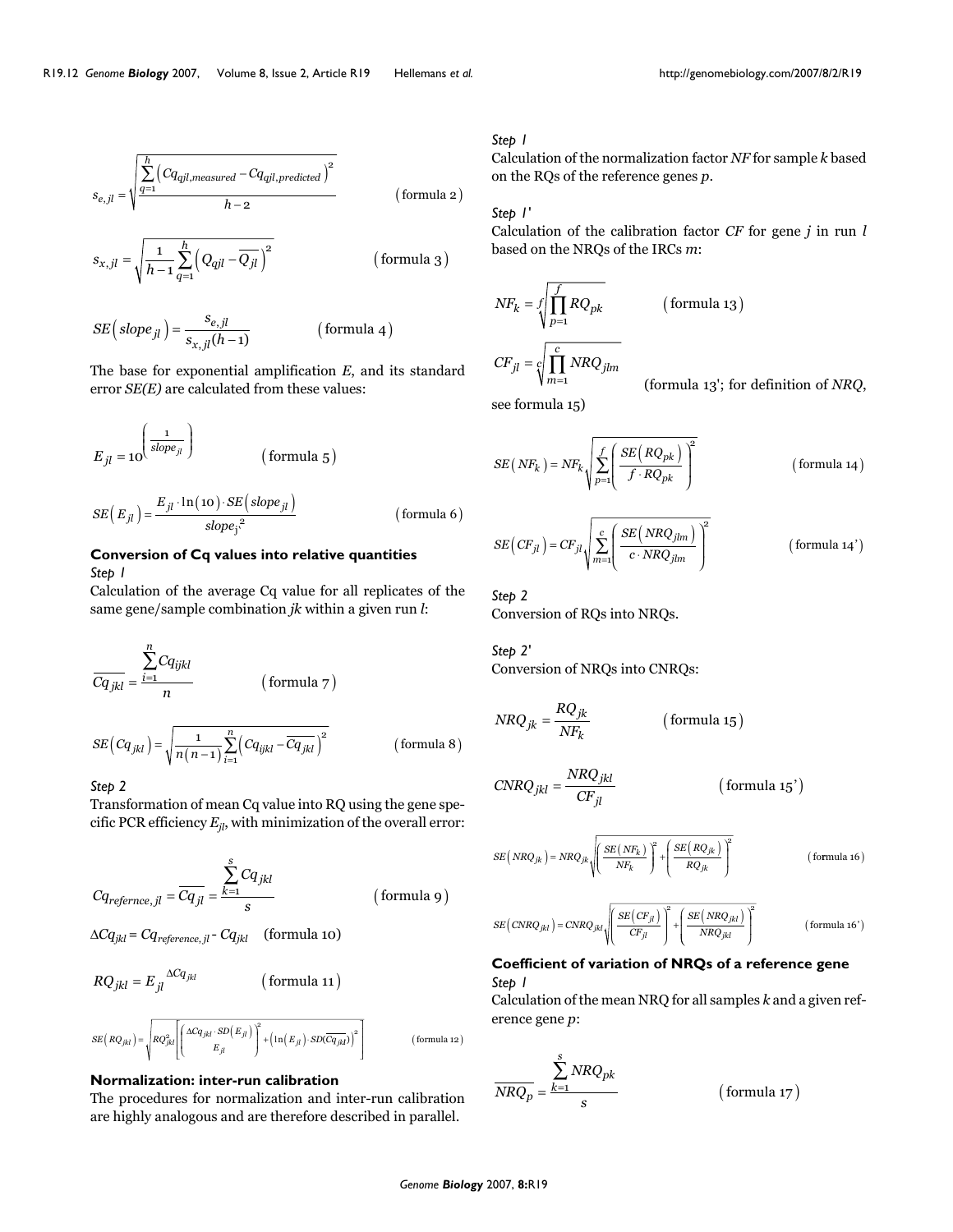$$
SE\left(NRQ_p\right) = \sqrt{\frac{1}{s-1}\sum_{k=1}^{s} \left(NRQ_{pk} - \overline{NRQ_p}\right)^2}
$$
 (formula 18)

*Step 2*

Calculation of the coefficient of variation *CV* of a given reference gene *p* across all samples *k*:

$$
CV_p = \frac{SE\left(NRQ_p\right)}{\overline{NRQ_p}}
$$
 (formula 19)

*Step 3*

Calculation of the mean coefficient of variation for all reference genes:

$$
\frac{\sum_{p=1}^{f}CV_p}{f}
$$
 (formula 20)

# **Reference gene and IRC stability parameter M**

Since normalization and inter-run calibration are highly analogous, quality evaluation using the stability parameter M is similar as well. Therefore, both methods are explained in parallel.

#### *Step 1*

Calculation of the  $s \times 1$  matrix  $A^{gene}$  in which the k<sup>th</sup> element is the log<sub>2</sub> transformed ratio between the relative quantities (not yet normalized) of two reference genes *p* and *p'* in sample *k*; matrix *Asample* is calculated in an analogous manner.

#### *Step 1'*

Calculation of the  $g \times 1$  matrix  $A^{irc}$  in which the j<sup>th</sup> element is the log<sub>2</sub> transformed ratio between the NRQs of two IRCs *m* and *m'* for the same gene *j* within a run *l*; matrix *Arun* is calculated in an analogous manner:

$$
(\forall p, p' \in [1, f], p \neq p') : A_{pp'k}^{gene} = \log_2 \left( \frac{RQ_{kp}}{RQ_{kp'}} \right)
$$
 (formula 21)

$$
\left(\forall m,m' \in \left[\!\!\left[1,c\right.\!\right],m\neq m'\right):A_{mm'jl}^{irc}=\log_2\!\!\left(\frac{N R Q_{mjl}}{N R Q_{m'jl}}\right) \qquad \qquad \text{(formula 21')}
$$

*Step 2*

Calculation of the mean log transformed ratio and the standard deviation *Vgene* for all samples *k* and a given reference gene combination (*p*, *p'*). *Vgene* is the geNorm pairwise variation *V* for two reference genes.

*Step 2'*

Calculation of the mean log transformed ratio and the standard deviation *Virc* for all runs *l* and a given IRC combination (*m*, *m'*) and a given gene *j*. *Vsample* and *Vrun* are calculated similarly from *Asample* and *Arun*, respectively:

$$
A_{pp'}^{gene} = \frac{\sum_{k=1}^{s} A_{pp'k}^{gene}}{s}
$$
 (formula 22)

*r*

$$
A_{mm'j}^{irc} = \frac{\sum_{l=1} A_{mm'jl}^{irc}}{r}
$$
 (formula 22')

$$
V_{pp'}^{gene} = SD\left(A_{pp'}^{gene}\right) = \sqrt{\frac{1}{s-1} \sum_{k=1}^{s} \left(A_{pp'k}^{gene} - \overline{A_{pp'}^{gene}}\right)^2}
$$
 (formula 23)

$$
V_{mm'j}^{irc} = SD\left(A_{mm'j}^{irc}\right) = \sqrt{\frac{1}{r-1} \sum_{l=1}^{r} \left(A_{mm'jl}^{irc} - \overline{A_{mm'j}^{irc}}\right)^2}
$$
 (formula 23')

# *Step 3*

*A*

Calculation of the arithmetic mean *Mgene* of all pairwise variations *Vgene* of a given reference gene *p* with all other tested reference genes *p'*. *Mgene* represents the geNorm gene stability measure *M* for a particular reference gene *p*.

### *Step 3'*

Calculation of the arithmetic mean *Mirc* of all pair wise variations *Virc* of a given IRC *m* with all the other IRCs *m'*, for the same gene *j*. *Msample* and *Mrun* are calculated similarly from *Vsample* and *Vrun*, respectively:

$$
M_p^{gene} = \frac{\sum_{p'=1}^{f} V_{pp'}^{gene}}{f-1}
$$
 (formula 24)

$$
M_{mj}^{irc} = \frac{\sum_{m'=1}^{c} V_{mm'j}^{irc}}{c-1}
$$
 (formula 24')

# *Step 4*

Calculation of the mean stability measure for all reference genes.

## *Step 4'*

*f*

Calculation of the mean stability measure for all IRCs:

$$
\frac{\int_{M} g_{\text{ene}}}{M} = \frac{\sum_{p=1}^{f} M_{p}^{\text{gene}}}{f}
$$
 (formula 25)

$$
\overline{M_j^{irc}} = \frac{\sum_{m=1}^{j} M_{mj}^{irc}}{f}
$$
 (formula 25')